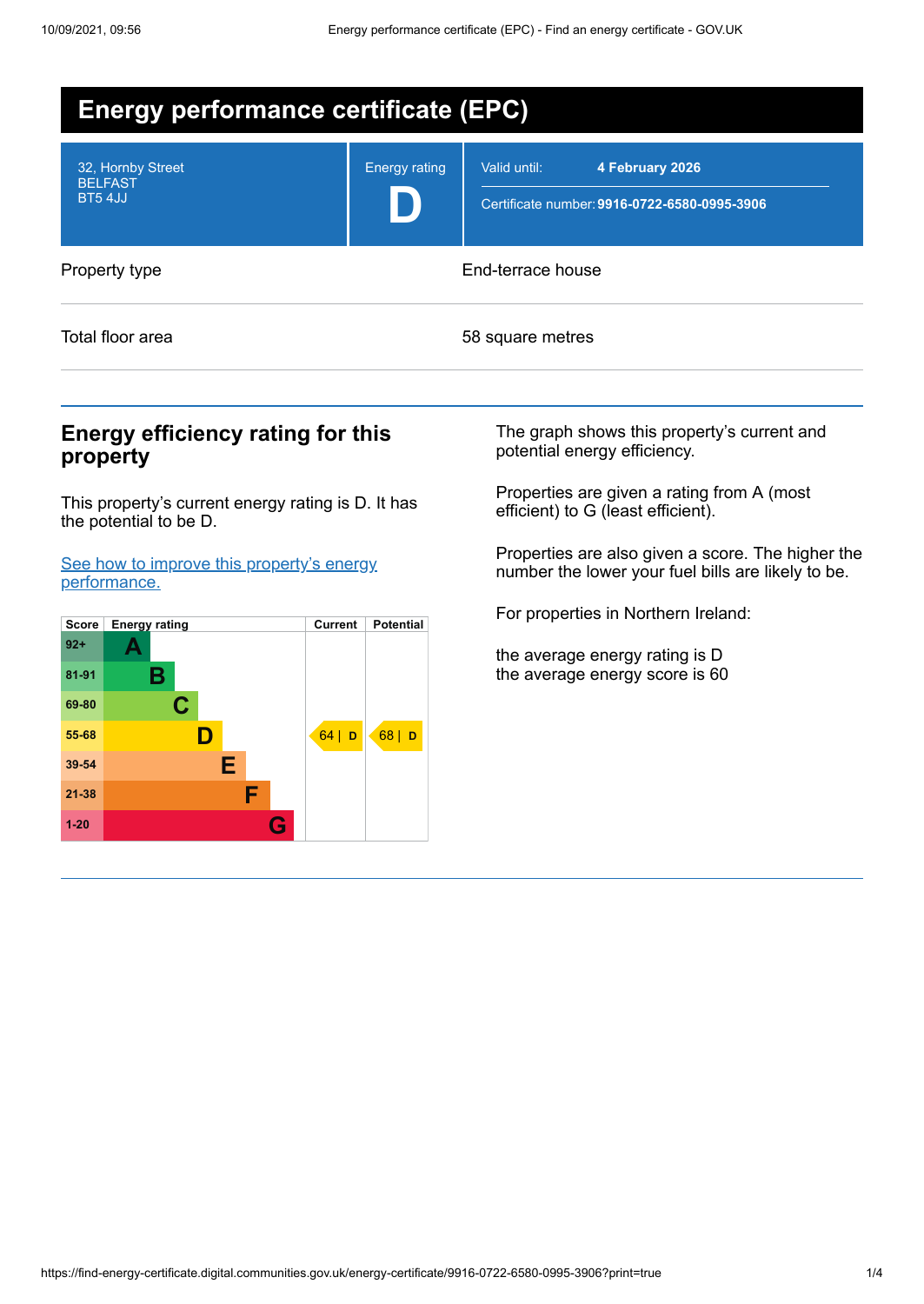# **Breakdown of property's energy performance**

This section shows the energy performance for features of this property. The assessment does not consider the condition of a feature and how well it is working.

Each feature is assessed as one of the following:

- very good (most efficient)
- good
- average
- poor
- very poor (least efficient)

When the description says "assumed", it means that the feature could not be inspected and an assumption has been made based on the property's age and type.

| <b>Feature</b>       | <b>Description</b>                          | Rating    |
|----------------------|---------------------------------------------|-----------|
| Wall                 | Cavity wall, filled cavity                  | Good      |
| Roof                 | Pitched, 300 mm loft insulation             | Very good |
| Window               | Mostly double glazing                       | Average   |
| Main heating         | Boiler and radiators, oil                   | Average   |
| Main heating control | Programmer, TRVs and bypass                 | Average   |
| Hot water            | From main system, no cylinder thermostat    | Poor      |
| Lighting             | Low energy lighting in 83% of fixed outlets | Very good |
| Floor                | Solid, no insulation (assumed)              | N/A       |
| Secondary heating    | None                                        | N/A       |

### **Primary energy use**

The primary energy use for this property per year is 223 kilowatt hours per square metre (kWh/m2).

| <b>Environmental impact of this</b><br>property                                                                                                                                                        |                   | This property's potential<br>production                                                                                                                                                  | 3.0 tonnes of CO2 |
|--------------------------------------------------------------------------------------------------------------------------------------------------------------------------------------------------------|-------------------|------------------------------------------------------------------------------------------------------------------------------------------------------------------------------------------|-------------------|
| One of the biggest contributors to climate<br>change is carbon dioxide (CO2). The energy<br>used for heating, lighting and power in our<br>homes produces over a quarter of the UK's CO2<br>emissions. |                   | By making the recommended changes, you<br>could reduce this property's CO2 emissions by<br>0.3 tonnes per year. This will help to protect the<br>environment.                            |                   |
| An average household<br>produces                                                                                                                                                                       | 6 tonnes of CO2   | Environmental impact ratings are based on<br>assumptions about average occupancy and<br>energy use. They may not reflect how energy is<br>consumed by the people living at the property. |                   |
| This property produces                                                                                                                                                                                 | 3.3 tonnes of CO2 |                                                                                                                                                                                          |                   |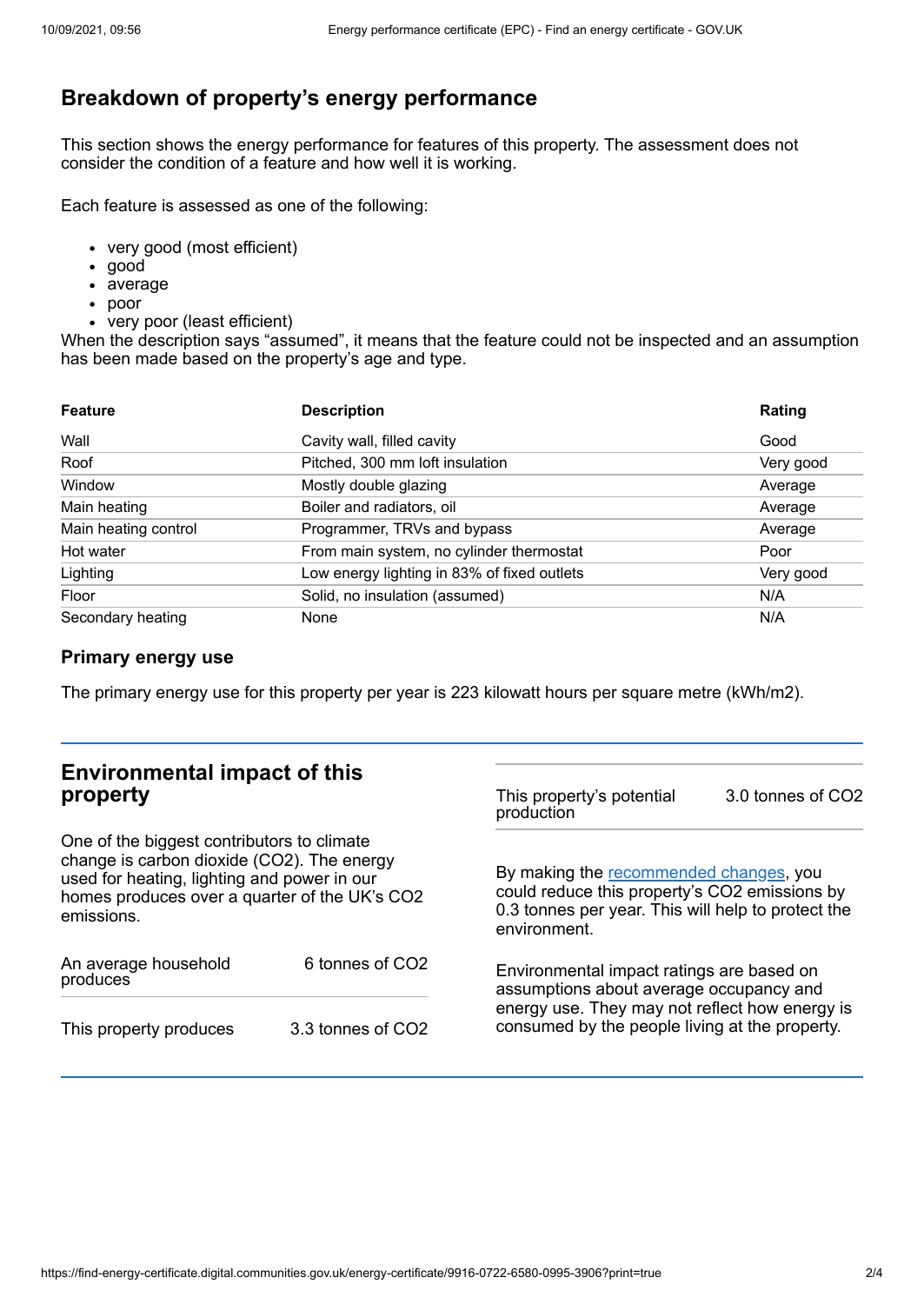# <span id="page-2-0"></span>**How to improve this property's energy performance**

Making any of the recommended changes will improve this property's energy efficiency.

If you make all of the recommended changes, this will improve the property's energy rating and score from D (64) to D (68).

| <b>Recommendation</b>                 | <b>Typical installation cost</b> | <b>Typical yearly saving</b> |
|---------------------------------------|----------------------------------|------------------------------|
| 1. Hot water cylinder thermostat      | £200 - £400                      | £26                          |
| 2. Heating controls (room thermostat) | £350 - £450                      | £34                          |
| 3. Floor insulation (solid floor)     | £4,000 - £6,000                  | £34                          |
| 4. Solar water heating                | £4,000 - £6,000                  | £59                          |
| 5. Solar photovoltaic panels          | £5,000 - £8,000                  | £267                         |

### **Paying for energy improvements**

Find energy grants and ways to save energy in your home. [\(https://www.gov.uk/improve-energy-efficiency\)](https://www.gov.uk/improve-energy-efficiency)

## **Estimated energy use and potential savings**

| Estimated yearly energy<br>cost for this property | £597 |
|---------------------------------------------------|------|
| Potential saving                                  | £61  |

The estimated cost shows how much the average household would spend in this property for heating, lighting and hot water. It is not based on how energy is used by the people living at the property.

The estimated saving is based on making all of the [recommendations](#page-2-0) in how to improve this property's energy performance.

## **Heating use in this property**

Heating a property usually makes up the majority of energy costs.

#### **Potential energy savings by installing insulation**

The assessor did not find any opportunities to save energy by installing insulation in this property.